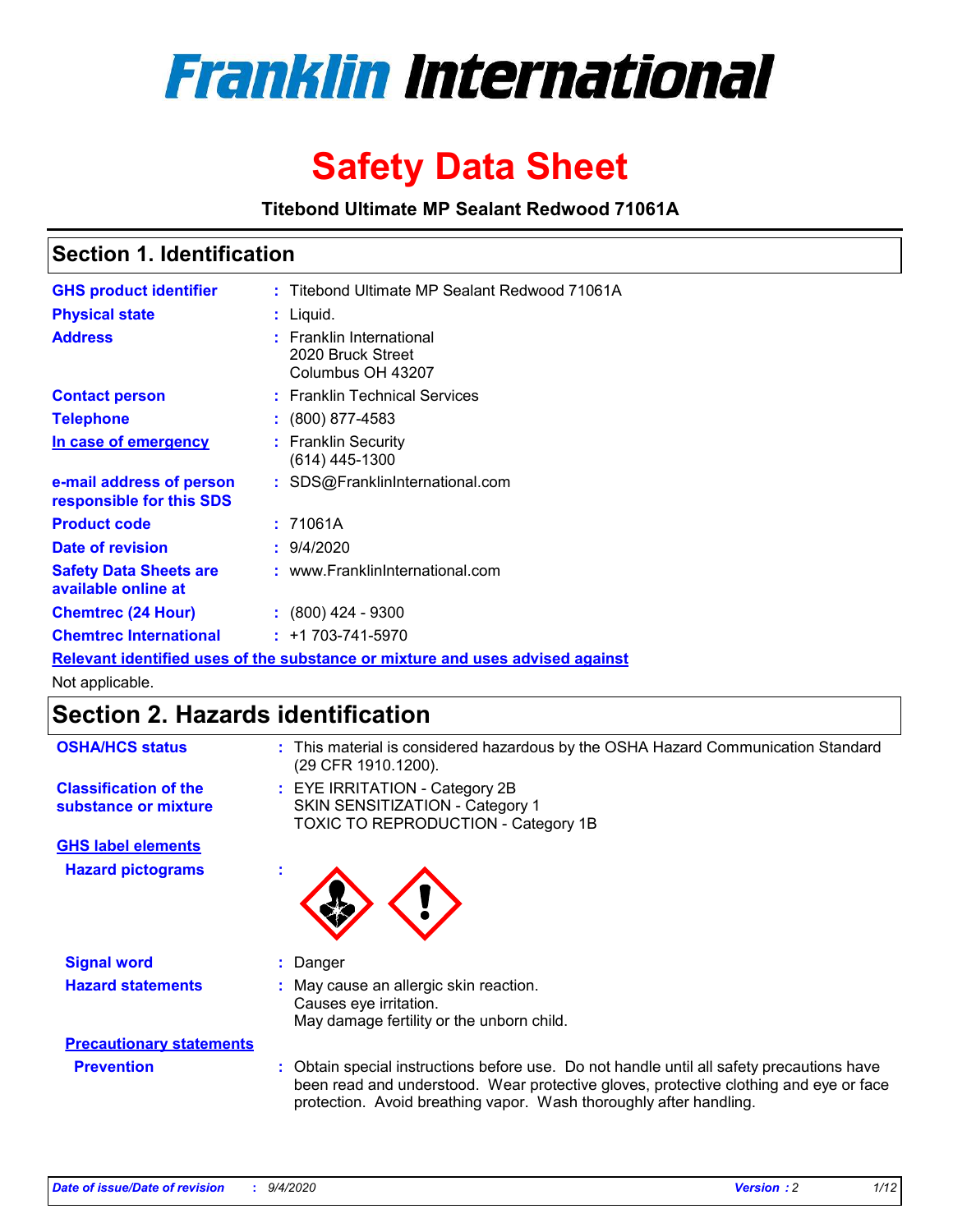### **Section 2. Hazards identification**

| <b>Response</b>                            | : IF exposed or concerned: Get medical advice or attention. Wash contaminated clothing<br>before reuse. IF ON SKIN: Wash with plenty of water. IF IN EYES: Rinse cautiously<br>with water for several minutes. Remove contact lenses, if present and easy to do.<br>Continue rinsing. If eye irritation persists: Get medical advice or attention. |
|--------------------------------------------|----------------------------------------------------------------------------------------------------------------------------------------------------------------------------------------------------------------------------------------------------------------------------------------------------------------------------------------------------|
| <b>Storage</b>                             | : Store locked up.                                                                                                                                                                                                                                                                                                                                 |
| <b>Disposal</b>                            | : Dispose of contents and container in accordance with all local, regional, national and<br>international regulations.                                                                                                                                                                                                                             |
| <b>Hazards not otherwise</b><br>classified | : Product generates methanol during cure.                                                                                                                                                                                                                                                                                                          |

# **Section 3. Composition/information on ingredients**

| $:$ Mixture |
|-------------|
|             |

| <b>Ingredient name</b>       | $\frac{9}{6}$ | <b>CAS number</b> |
|------------------------------|---------------|-------------------|
| 3-aminopropyltriethoxysilane | ≤3            | 919-30-2          |
| Dibutyltin dilaurate         | ∣≤0.3         | 77-58-7           |

Any concentration shown as a range is to protect confidentiality or is due to batch variation.

**There are no additional ingredients present which, within the current knowledge of the supplier and in the concentrations applicable, are classified as hazardous to health or the environment and hence require reporting in this section.**

**Occupational exposure limits, if available, are listed in Section 8.**

### **Section 4. First aid measures**

| <b>Description of necessary first aid measures</b> |                                                                                                                                                                                                                                                                                                                                                                                                                                                                                                                                                                                                                                                                                                                                                                           |
|----------------------------------------------------|---------------------------------------------------------------------------------------------------------------------------------------------------------------------------------------------------------------------------------------------------------------------------------------------------------------------------------------------------------------------------------------------------------------------------------------------------------------------------------------------------------------------------------------------------------------------------------------------------------------------------------------------------------------------------------------------------------------------------------------------------------------------------|
| <b>Eye contact</b>                                 | : Immediately flush eyes with plenty of water, occasionally lifting the upper and lower<br>eyelids. Check for and remove any contact lenses. Continue to rinse for at least 10<br>minutes. If irritation persists, get medical attention.                                                                                                                                                                                                                                                                                                                                                                                                                                                                                                                                 |
| <b>Inhalation</b>                                  | : Remove victim to fresh air and keep at rest in a position comfortable for breathing. If<br>not breathing, if breathing is irregular or if respiratory arrest occurs, provide artificial<br>respiration or oxygen by trained personnel. It may be dangerous to the person providing<br>aid to give mouth-to-mouth resuscitation. Get medical attention. If unconscious, place<br>in recovery position and get medical attention immediately. Maintain an open airway.<br>Loosen tight clothing such as a collar, tie, belt or waistband. In case of inhalation of<br>decomposition products in a fire, symptoms may be delayed. The exposed person may<br>need to be kept under medical surveillance for 48 hours.                                                       |
| <b>Skin contact</b>                                | : Wash with plenty of soap and water. Remove contaminated clothing and shoes. Wash<br>contaminated clothing thoroughly with water before removing it, or wear gloves.<br>Continue to rinse for at least 10 minutes. Get medical attention. In the event of any<br>complaints or symptoms, avoid further exposure. Wash clothing before reuse. Clean<br>shoes thoroughly before reuse.                                                                                                                                                                                                                                                                                                                                                                                     |
| <b>Ingestion</b>                                   | : Wash out mouth with water. Remove dentures if any. Remove victim to fresh air and<br>keep at rest in a position comfortable for breathing. If material has been swallowed and<br>the exposed person is conscious, give small quantities of water to drink. Stop if the<br>exposed person feels sick as vomiting may be dangerous. Do not induce vomiting<br>unless directed to do so by medical personnel. If vomiting occurs, the head should be<br>kept low so that vomit does not enter the lungs. Get medical attention. Never give<br>anything by mouth to an unconscious person. If unconscious, place in recovery position<br>and get medical attention immediately. Maintain an open airway. Loosen tight clothing<br>such as a collar, tie, belt or waistband. |
| Most important symptoms/effects, acute and delayed |                                                                                                                                                                                                                                                                                                                                                                                                                                                                                                                                                                                                                                                                                                                                                                           |
| <b>Potential acute health effects</b>              |                                                                                                                                                                                                                                                                                                                                                                                                                                                                                                                                                                                                                                                                                                                                                                           |
| <b>Eye contact</b>                                 | : May cause eye irritation.                                                                                                                                                                                                                                                                                                                                                                                                                                                                                                                                                                                                                                                                                                                                               |
| <b>Inhalation</b>                                  | : No known significant effects or critical hazards.                                                                                                                                                                                                                                                                                                                                                                                                                                                                                                                                                                                                                                                                                                                       |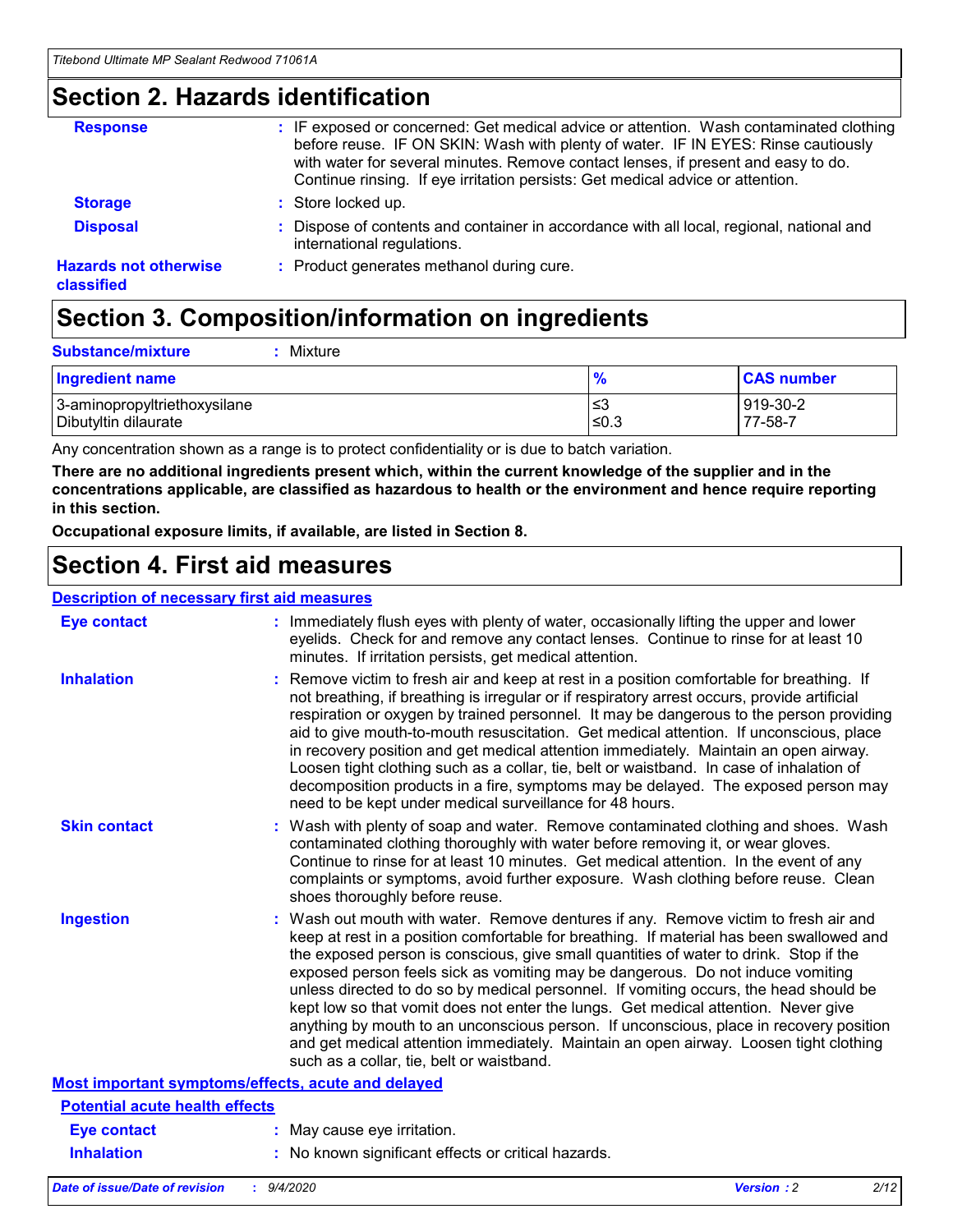# **Section 4. First aid measures**

| <b>Skin contact</b>                        | May cause skin irritation.<br>÷.                                                                                                                                                                                                                                                                                                                                                                              |
|--------------------------------------------|---------------------------------------------------------------------------------------------------------------------------------------------------------------------------------------------------------------------------------------------------------------------------------------------------------------------------------------------------------------------------------------------------------------|
| <b>Ingestion</b>                           | No known significant effects or critical hazards.                                                                                                                                                                                                                                                                                                                                                             |
| <b>Over-exposure signs/symptoms</b>        |                                                                                                                                                                                                                                                                                                                                                                                                               |
| <b>Eye contact</b>                         | : Adverse symptoms may include the following:<br>irritation<br>watering<br>redness                                                                                                                                                                                                                                                                                                                            |
| <b>Inhalation</b>                          | : Adverse symptoms may include the following:<br>reduced fetal weight<br>increase in fetal deaths<br>skeletal malformations                                                                                                                                                                                                                                                                                   |
| <b>Skin contact</b>                        | Adverse symptoms may include the following:<br>irritation<br>redness<br>reduced fetal weight<br>increase in fetal deaths<br>skeletal malformations                                                                                                                                                                                                                                                            |
| <b>Ingestion</b>                           | : Adverse symptoms may include the following:<br>reduced fetal weight<br>increase in fetal deaths<br>skeletal malformations                                                                                                                                                                                                                                                                                   |
|                                            | Indication of immediate medical attention and special treatment needed, if necessary                                                                                                                                                                                                                                                                                                                          |
| <b>Notes to physician</b>                  | : In case of inhalation of decomposition products in a fire, symptoms may be delayed.<br>The exposed person may need to be kept under medical surveillance for 48 hours.                                                                                                                                                                                                                                      |
| <b>Specific treatments</b>                 | : No specific treatment.                                                                                                                                                                                                                                                                                                                                                                                      |
| <b>Protection of first-aiders</b>          | No action shall be taken involving any personal risk or without suitable training. If it is<br>suspected that fumes are still present, the rescuer should wear an appropriate mask or<br>self-contained breathing apparatus. It may be dangerous to the person providing aid to<br>give mouth-to-mouth resuscitation. Wash contaminated clothing thoroughly with water<br>before removing it, or wear gloves. |
| See toxicological information (Section 11) |                                                                                                                                                                                                                                                                                                                                                                                                               |

# **Section 5. Fire-fighting measures**

| <b>Extinguishing media</b>                               |                                                                                                                                                                                                     |
|----------------------------------------------------------|-----------------------------------------------------------------------------------------------------------------------------------------------------------------------------------------------------|
| <b>Suitable extinguishing</b><br>media                   | : Use an extinguishing agent suitable for the surrounding fire.                                                                                                                                     |
| <b>Unsuitable extinguishing</b><br>media                 | : None known.                                                                                                                                                                                       |
| <b>Specific hazards arising</b><br>from the chemical     | : In a fire or if heated, a pressure increase will occur and the container may burst.                                                                                                               |
| <b>Hazardous thermal</b><br>decomposition products       | Decomposition products may include the following materials:<br>carbon dioxide<br>carbon monoxide<br>nitrogen oxides<br>metal oxide/oxides                                                           |
| <b>Special protective actions</b><br>for fire-fighters   | : Promptly isolate the scene by removing all persons from the vicinity of the incident if<br>there is a fire. No action shall be taken involving any personal risk or without suitable<br>training. |
| <b>Special protective</b><br>equipment for fire-fighters | Fire-fighters should wear appropriate protective equipment and self-contained breathing<br>apparatus (SCBA) with a full face-piece operated in positive pressure mode.                              |
|                                                          |                                                                                                                                                                                                     |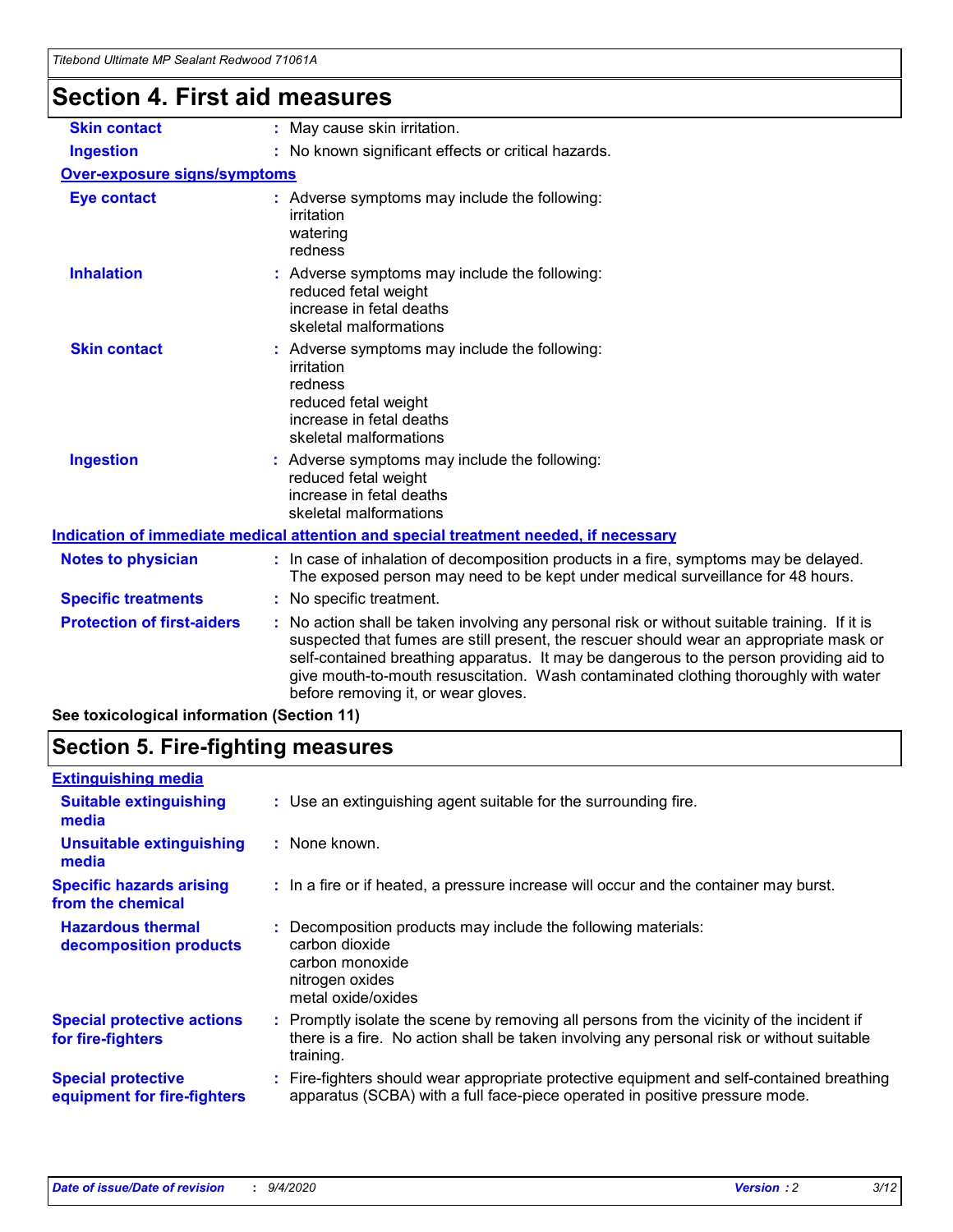### **Section 6. Accidental release measures**

|                                                              | Personal precautions, protective equipment and emergency procedures                                                                                                                                                                                                                                                                                                                                                                                                                                                                                                                                                                                                                                          |
|--------------------------------------------------------------|--------------------------------------------------------------------------------------------------------------------------------------------------------------------------------------------------------------------------------------------------------------------------------------------------------------------------------------------------------------------------------------------------------------------------------------------------------------------------------------------------------------------------------------------------------------------------------------------------------------------------------------------------------------------------------------------------------------|
| For non-emergency<br>personnel                               | : No action shall be taken involving any personal risk or without suitable training.<br>Evacuate surrounding areas. Keep unnecessary and unprotected personnel from<br>entering. Do not touch or walk through spilled material. Avoid breathing vapor or mist.<br>Provide adequate ventilation. Wear appropriate respirator when ventilation is<br>inadequate. Put on appropriate personal protective equipment.                                                                                                                                                                                                                                                                                             |
| For emergency responders                                     | : If specialized clothing is required to deal with the spillage, take note of any information in<br>Section 8 on suitable and unsuitable materials. See also the information in "For non-<br>emergency personnel".                                                                                                                                                                                                                                                                                                                                                                                                                                                                                           |
| <b>Environmental precautions</b>                             | : Avoid dispersal of spilled material and runoff and contact with soil, waterways, drains<br>and sewers. Inform the relevant authorities if the product has caused environmental<br>pollution (sewers, waterways, soil or air).                                                                                                                                                                                                                                                                                                                                                                                                                                                                              |
| <b>Methods and materials for containment and cleaning up</b> |                                                                                                                                                                                                                                                                                                                                                                                                                                                                                                                                                                                                                                                                                                              |
| <b>Small spill</b>                                           | : Stop leak if without risk. Move containers from spill area. Dilute with water and mop up<br>if water-soluble. Alternatively, or if water-insoluble, absorb with an inert dry material and<br>place in an appropriate waste disposal container. Dispose of via a licensed waste<br>disposal contractor.                                                                                                                                                                                                                                                                                                                                                                                                     |
| <b>Large spill</b>                                           | : Stop leak if without risk. Move containers from spill area. Approach release from<br>upwind. Prevent entry into sewers, water courses, basements or confined areas. Wash<br>spillages into an effluent treatment plant or proceed as follows. Contain and collect<br>spillage with non-combustible, absorbent material e.g. sand, earth, vermiculite or<br>diatomaceous earth and place in container for disposal according to local regulations<br>(see Section 13). Dispose of via a licensed waste disposal contractor. Contaminated<br>absorbent material may pose the same hazard as the spilled product. Note: see<br>Section 1 for emergency contact information and Section 13 for waste disposal. |

### **Section 7. Handling and storage**

#### **Precautions for safe handling**

| <b>Protective measures</b>                                                       | : Put on appropriate personal protective equipment (see Section 8). Persons with a<br>history of skin sensitization problems should not be employed in any process in which<br>this product is used. Avoid exposure - obtain special instructions before use. Avoid<br>exposure during pregnancy. Do not handle until all safety precautions have been read<br>and understood. Do not get in eyes or on skin or clothing. Do not ingest. Avoid<br>breathing vapor or mist. If during normal use the material presents a respiratory hazard,<br>use only with adequate ventilation or wear appropriate respirator. Keep in the original<br>container or an approved alternative made from a compatible material, kept tightly<br>closed when not in use. Empty containers retain product residue and can be hazardous.<br>Do not reuse container. |
|----------------------------------------------------------------------------------|--------------------------------------------------------------------------------------------------------------------------------------------------------------------------------------------------------------------------------------------------------------------------------------------------------------------------------------------------------------------------------------------------------------------------------------------------------------------------------------------------------------------------------------------------------------------------------------------------------------------------------------------------------------------------------------------------------------------------------------------------------------------------------------------------------------------------------------------------|
| <b>Advice on general</b><br>occupational hygiene                                 | : Eating, drinking and smoking should be prohibited in areas where this material is<br>handled, stored and processed. Workers should wash hands and face before eating,<br>drinking and smoking. Remove contaminated clothing and protective equipment before<br>entering eating areas. See also Section 8 for additional information on hygiene<br>measures.                                                                                                                                                                                                                                                                                                                                                                                                                                                                                    |
| <b>Conditions for safe storage,</b><br>including any<br><i>incompatibilities</i> | Store between the following temperatures: 0 to 120°C (32 to 248°F). Store in<br>accordance with local regulations. Store in original container protected from direct<br>sunlight in a dry, cool and well-ventilated area, away from incompatible materials (see<br>Section 10) and food and drink. Store locked up. Keep container tightly closed and<br>sealed until ready for use. Containers that have been opened must be carefully<br>resealed and kept upright to prevent leakage. Do not store in unlabeled containers.<br>Use appropriate containment to avoid environmental contamination. See Section 10 for<br>incompatible materials before handling or use.                                                                                                                                                                         |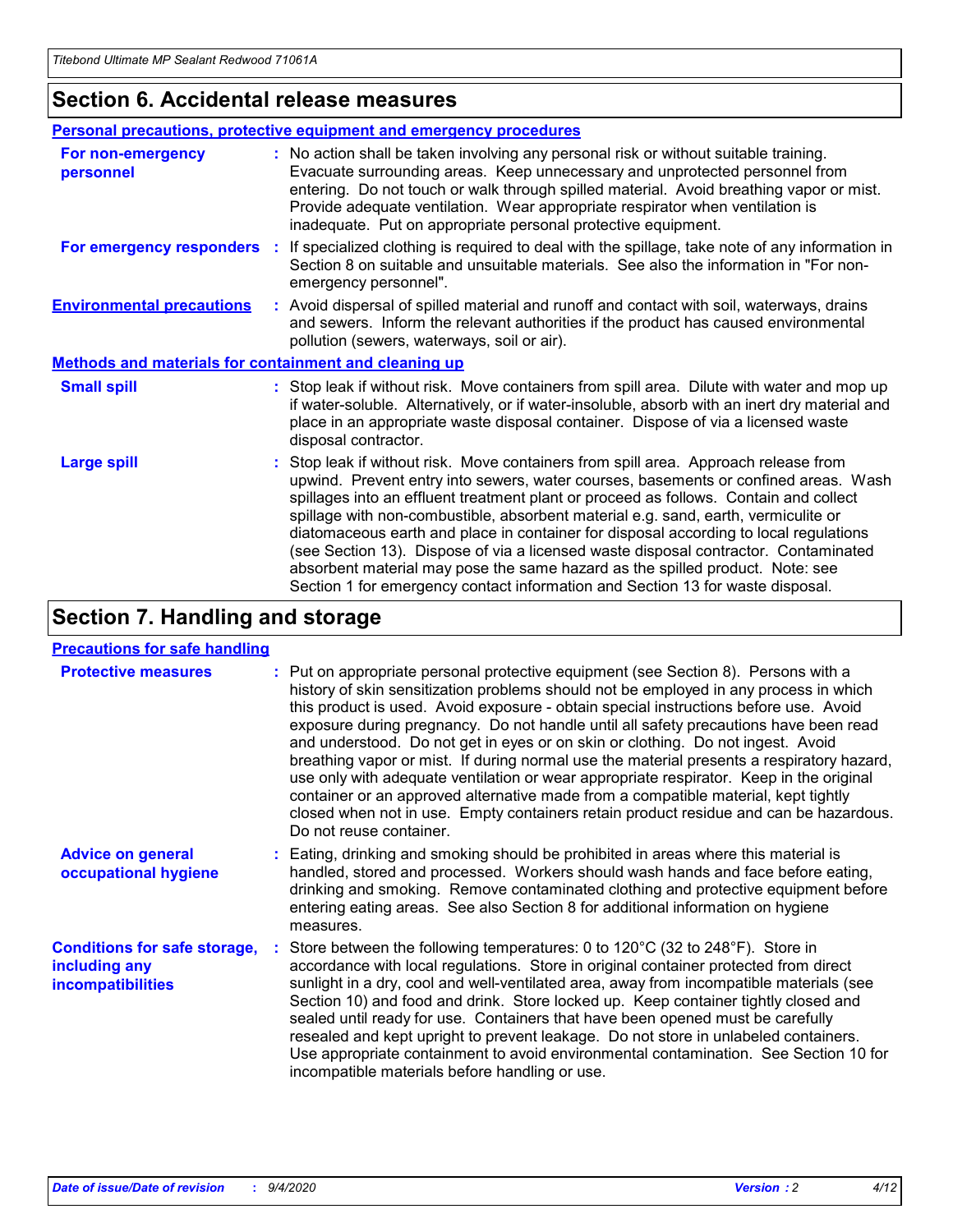## **Section 8. Exposure controls/personal protection**

#### **Control parameters**

#### **Occupational exposure limits**

| <b>Ingredient name</b>                               |    |                        | <b>Exposure limits</b>                                                                                                                                                                                                                                                                                                                                                                                                                                                                                                                                                                                                 |
|------------------------------------------------------|----|------------------------|------------------------------------------------------------------------------------------------------------------------------------------------------------------------------------------------------------------------------------------------------------------------------------------------------------------------------------------------------------------------------------------------------------------------------------------------------------------------------------------------------------------------------------------------------------------------------------------------------------------------|
| 3-aminopropyltriethoxysilane<br>Dibutyltin dilaurate |    |                        | None.<br>ACGIH TLV (United States, 3/2020). Absorbed through skin.<br>Notes: as Sn<br>TWA: $0.1 \text{ mg/m}^3$ , (as Sn) 8 hours.<br>STEL: 0.2 mg/m <sup>3</sup> , (as Sn) 15 minutes.<br>NIOSH REL (United States, 10/2016). Absorbed through skin.<br>Notes: as Sn<br>TWA: 0.1 mg/m <sup>3</sup> , (as Sn) 10 hours.<br>OSHA PEL (United States, 5/2018). Notes: as Sn<br>TWA: 0.1 mg/m <sup>3</sup> , (as Sn) 8 hours.<br>OSHA PEL 1989 (United States, 3/1989). Absorbed through skin.<br>Notes: measured as Sn<br>TWA: 0.1 mg/m <sup>3</sup> , (measured as Sn) 8 hours. Form: Organic                           |
| <b>Appropriate engineering</b><br>controls           |    |                        | : If user operations generate dust, fumes, gas, vapor or mist, use process enclosures,<br>local exhaust ventilation or other engineering controls to keep worker exposure to<br>airborne contaminants below any recommended or statutory limits.                                                                                                                                                                                                                                                                                                                                                                       |
| <b>Environmental exposure</b><br>controls            |    |                        | Emissions from ventilation or work process equipment should be checked to ensure<br>they comply with the requirements of environmental protection legislation. In some<br>cases, fume scrubbers, filters or engineering modifications to the process equipment<br>will be necessary to reduce emissions to acceptable levels.                                                                                                                                                                                                                                                                                          |
| <b>Individual protection measures</b>                |    |                        |                                                                                                                                                                                                                                                                                                                                                                                                                                                                                                                                                                                                                        |
| <b>Hygiene measures</b>                              |    |                        | : Wash hands, forearms and face thoroughly after handling chemical products, before<br>eating, smoking and using the lavatory and at the end of the working period.<br>Appropriate techniques should be used to remove potentially contaminated clothing.<br>Contaminated work clothing should not be allowed out of the workplace. Wash<br>contaminated clothing before reusing. Ensure that eyewash stations and safety<br>showers are close to the workstation location.                                                                                                                                            |
| <b>Eye/face protection</b>                           |    |                        | Safety eyewear complying with an approved standard should be used when a risk<br>assessment indicates this is necessary to avoid exposure to liquid splashes, mists,<br>gases or dusts. If contact is possible, the following protection should be worn, unless<br>the assessment indicates a higher degree of protection: chemical splash goggles.                                                                                                                                                                                                                                                                    |
| <b>Skin protection</b>                               |    |                        |                                                                                                                                                                                                                                                                                                                                                                                                                                                                                                                                                                                                                        |
| <b>Hand protection</b>                               |    |                        | : Chemical-resistant, impervious gloves complying with an approved standard should be<br>worn at all times when handling chemical products if a risk assessment indicates this is<br>necessary. Considering the parameters specified by the glove manufacturer, check<br>during use that the gloves are still retaining their protective properties. It should be<br>noted that the time to breakthrough for any glove material may be different for different<br>glove manufacturers. In the case of mixtures, consisting of several substances, the<br>protection time of the gloves cannot be accurately estimated. |
| <b>Body protection</b>                               |    | handling this product. | Personal protective equipment for the body should be selected based on the task being<br>performed and the risks involved and should be approved by a specialist before                                                                                                                                                                                                                                                                                                                                                                                                                                                |
| <b>Other skin protection</b>                         |    |                        | : Appropriate footwear and any additional skin protection measures should be selected<br>based on the task being performed and the risks involved and should be approved by a<br>specialist before handling this product.                                                                                                                                                                                                                                                                                                                                                                                              |
| <b>Respiratory protection</b>                        | ÷. | aspects of use.        | Based on the hazard and potential for exposure, select a respirator that meets the<br>appropriate standard or certification. Respirators must be used according to a<br>respiratory protection program to ensure proper fitting, training, and other important                                                                                                                                                                                                                                                                                                                                                         |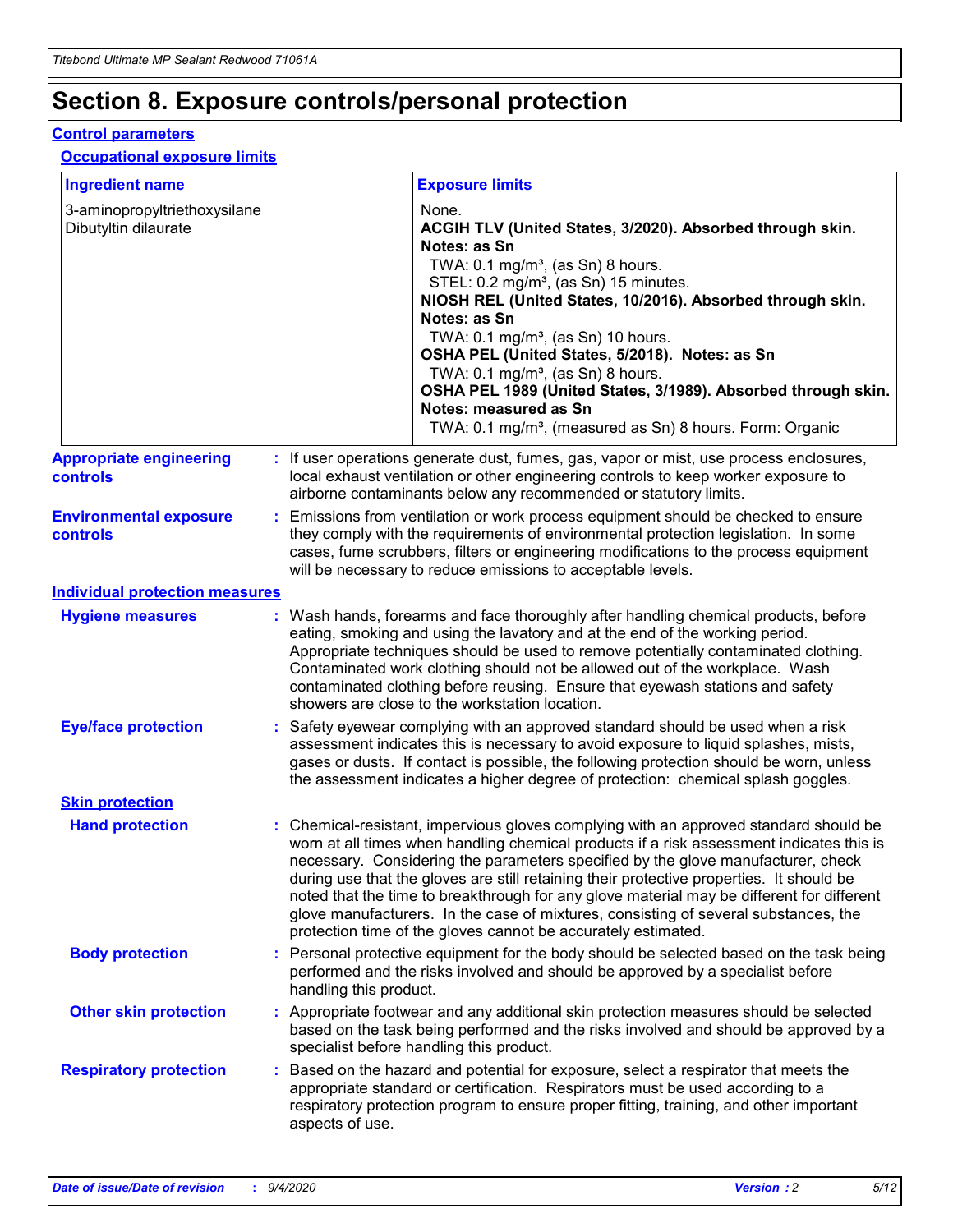### **Section 9. Physical and chemical properties**

#### **Appearance**

| <b>Physical state</b>                                  | : Liquid. [Paste.]                                                |
|--------------------------------------------------------|-------------------------------------------------------------------|
| <b>Color</b>                                           | $:$ Red.                                                          |
| Odor                                                   | Characteristic.                                                   |
| <b>Odor threshold</b>                                  | $:$ Not available.                                                |
| рH                                                     | : Not applicable.                                                 |
| <b>Melting point</b>                                   | : Not available.                                                  |
| <b>Boiling point</b>                                   | : $>200^{\circ}$ C ( $>392^{\circ}$ F)                            |
| <b>Flash point</b>                                     | : Closed cup: $>200^{\circ}$ C ( $>392^{\circ}$ F) [Setaflash.]   |
| <b>Evaporation rate</b>                                | $:$ <1 (butyl acetate = 1)                                        |
| <b>Flammability (solid, gas)</b>                       | : Not available.                                                  |
| <b>Lower and upper explosive</b><br>(flammable) limits | : Not available.                                                  |
| <b>VOC (less water, less</b><br>exempt solvents)       | : 0 g/l                                                           |
|                                                        |                                                                   |
| <b>Volatility</b>                                      | $: 0\%$ (w/w)                                                     |
| <b>Vapor density</b>                                   | : Not available.                                                  |
| <b>Relative density</b>                                | : 1.432                                                           |
| <b>Solubility</b>                                      | : Insoluble in the following materials: cold water and hot water. |
| <b>Solubility in water</b>                             | : Not available.                                                  |
| <b>Partition coefficient: n-</b><br>octanol/water      | $:$ Not available.                                                |
| <b>Auto-ignition temperature</b>                       | $:$ Not available.                                                |
| <b>Decomposition temperature</b>                       | : Not available.                                                  |

### **Section 10. Stability and reactivity**

| <b>Reactivity</b>                            | : No specific test data related to reactivity available for this product or its ingredients.            |
|----------------------------------------------|---------------------------------------------------------------------------------------------------------|
| <b>Chemical stability</b>                    | : The product is stable.                                                                                |
| <b>Possibility of hazardous</b><br>reactions | : Under normal conditions of storage and use, hazardous reactions will not occur.                       |
| <b>Conditions to avoid</b>                   | : No specific data.                                                                                     |
| <b>Incompatible materials</b>                | : No specific data.                                                                                     |
| <b>Hazardous decomposition</b><br>products   | Under normal conditions of storage and use, hazardous decomposition products should<br>not be produced. |

### **Section 11. Toxicological information**

### **Information on toxicological effects**

#### **Acute toxicity**

| <b>Product/ingredient name</b> | <b>Result</b>           | <b>Species</b> | <b>Dose</b>                | <b>Exposure</b> |
|--------------------------------|-------------------------|----------------|----------------------------|-----------------|
| 3-aminopropyltriethoxysilane   | <b>ILD50 Dermal</b>     | Rabbit         | 4.29 g/kg                  |                 |
| Dibutyltin dilaurate           | ILD50 Oral<br>LD50 Oral | Rat<br>Rat     | $1.57$ g/kg<br>175 $mg/kg$ |                 |
|                                |                         |                |                            |                 |

**Irritation/Corrosion**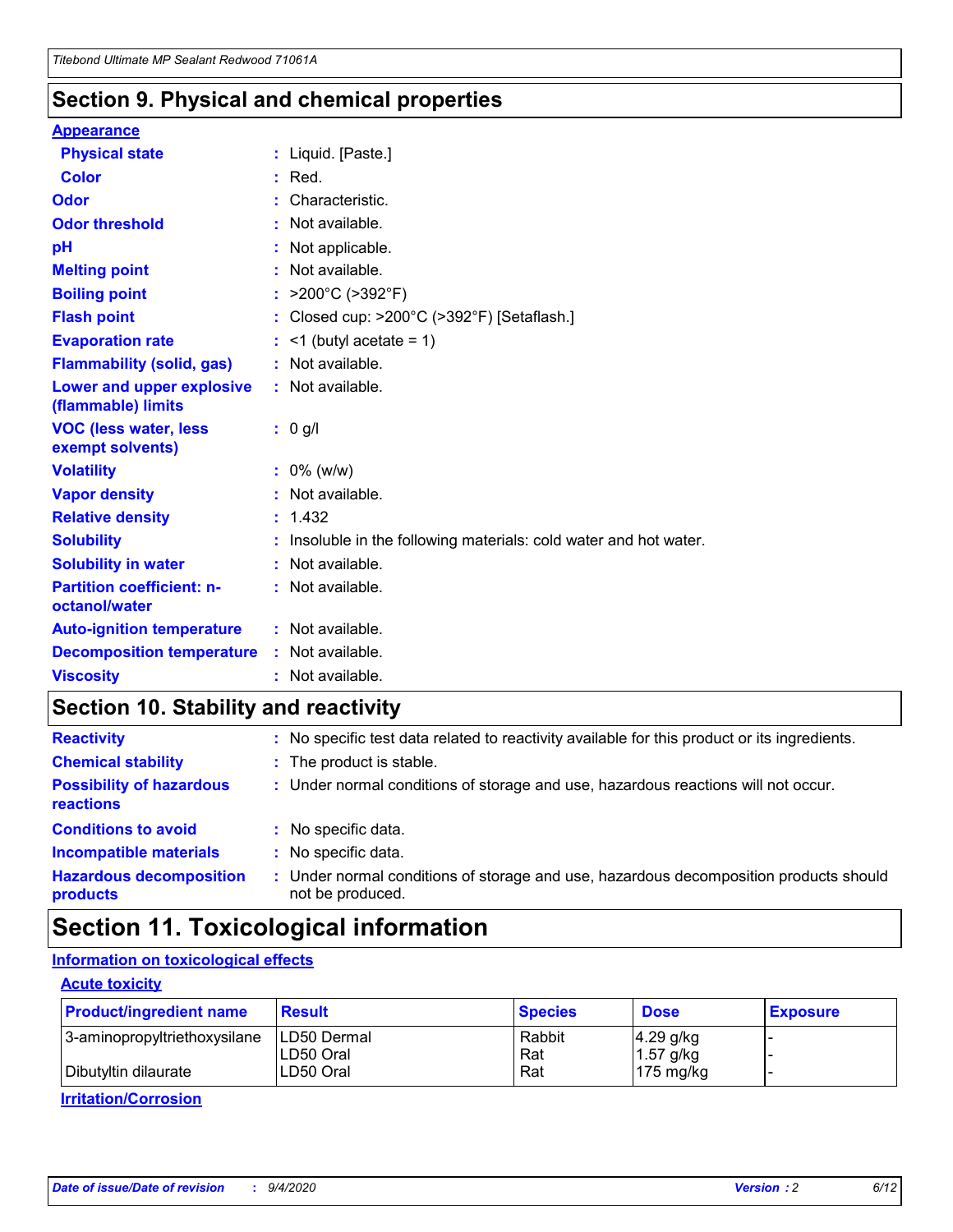# **Section 11. Toxicological information**

| <b>Product/ingredient name</b> | <b>Result</b>            | <b>Species</b> | <b>Score</b> | <b>Exposure</b>           | <b>Observation</b> |
|--------------------------------|--------------------------|----------------|--------------|---------------------------|--------------------|
| 3-aminopropyltriethoxysilane   | Eyes - Mild irritant     | Rabbit         |              | $100$ mg                  |                    |
|                                | Eyes - Severe irritant   | Rabbit         |              | 24 hours 750              |                    |
|                                |                          |                |              | ug                        |                    |
|                                | Skin - Severe irritant   | Rabbit         |              | 24 hours 5                | -                  |
| Dibutyltin dilaurate           | Eyes - Moderate irritant | Rabbit         |              | mq<br><b>24 hours 100</b> |                    |
|                                |                          |                |              | mg                        |                    |
|                                | Skin - Severe irritant   | Rabbit         |              | 500 mg                    |                    |

#### **Sensitization**

Not available.

#### **Mutagenicity**

Not available.

#### **Carcinogenicity**

Not available.

#### **Reproductive toxicity**

Not available.

#### **Teratogenicity**

Not available.

#### **Specific target organ toxicity (single exposure)**

Not available.

#### **Specific target organ toxicity (repeated exposure)**

| <b>Name</b>                                                                         |                                                                            | <b>Category</b>                                     | <b>Route of</b><br>exposure | <b>Target organs</b> |  |  |  |
|-------------------------------------------------------------------------------------|----------------------------------------------------------------------------|-----------------------------------------------------|-----------------------------|----------------------|--|--|--|
| Dibutyltin dilaurate                                                                |                                                                            | Category 1                                          |                             | respiratory system   |  |  |  |
| <b>Aspiration hazard</b><br>Not available.                                          |                                                                            |                                                     |                             |                      |  |  |  |
| <b>Information on the likely</b><br>routes of exposure                              | : Not available.                                                           |                                                     |                             |                      |  |  |  |
| <b>Potential acute health effects</b>                                               |                                                                            |                                                     |                             |                      |  |  |  |
| <b>Eye contact</b>                                                                  | : May cause eye irritation.                                                |                                                     |                             |                      |  |  |  |
| <b>Inhalation</b>                                                                   |                                                                            | : No known significant effects or critical hazards. |                             |                      |  |  |  |
| <b>Skin contact</b>                                                                 |                                                                            | : May cause skin irritation.                        |                             |                      |  |  |  |
| <b>Ingestion</b>                                                                    |                                                                            | : No known significant effects or critical hazards. |                             |                      |  |  |  |
| <b>Symptoms related to the physical, chemical and toxicological characteristics</b> |                                                                            |                                                     |                             |                      |  |  |  |
| <b>Eye contact</b>                                                                  | irritation<br>watering<br>redness                                          | : Adverse symptoms may include the following:       |                             |                      |  |  |  |
| <b>Inhalation</b>                                                                   | reduced fetal weight<br>increase in fetal deaths<br>skeletal malformations | : Adverse symptoms may include the following:       |                             |                      |  |  |  |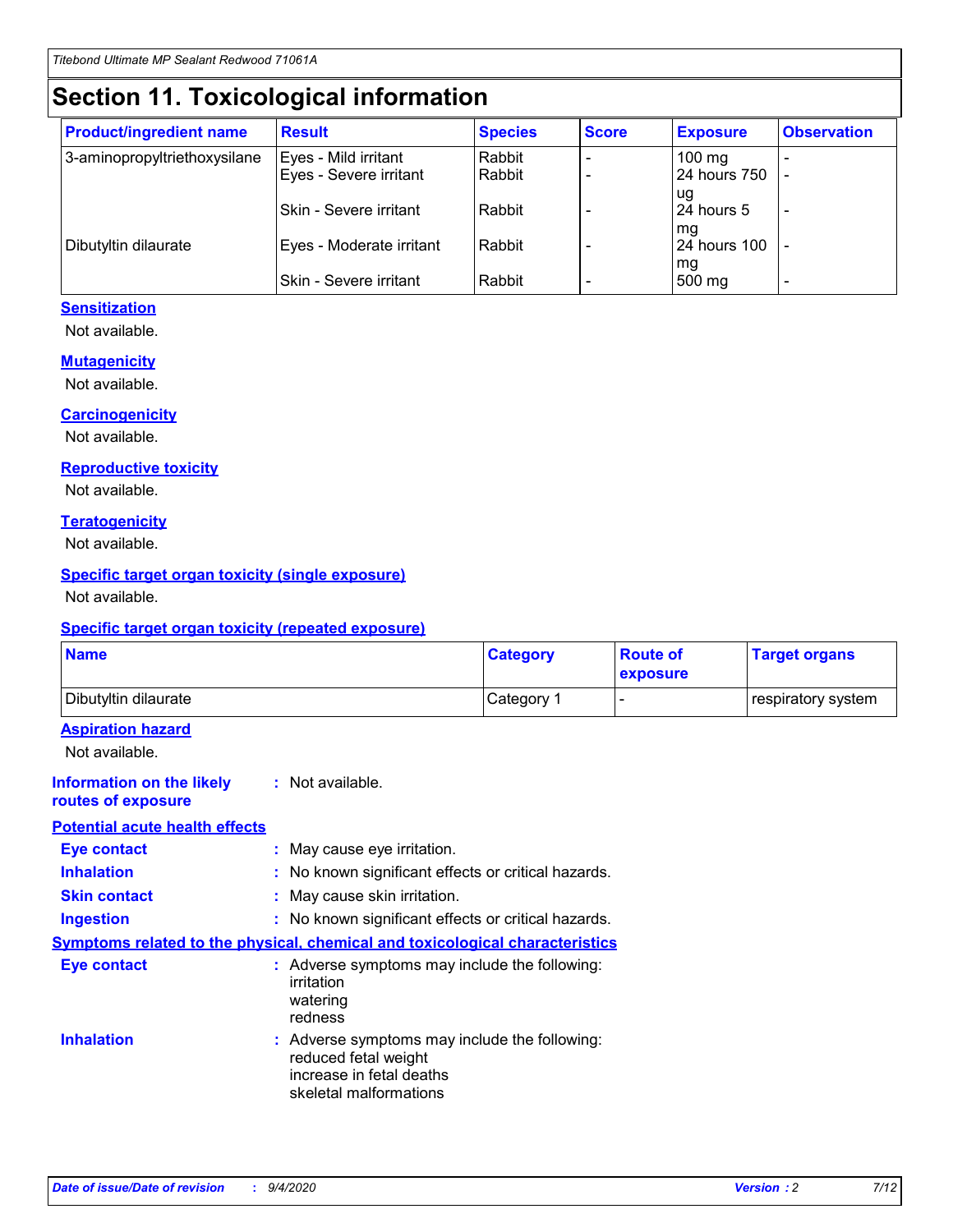# **Section 11. Toxicological information**

| <b>Skin contact</b>                     | : Adverse symptoms may include the following:<br>irritation<br>redness<br>reduced fetal weight<br>increase in fetal deaths<br>skeletal malformations |
|-----------------------------------------|------------------------------------------------------------------------------------------------------------------------------------------------------|
| <b>Ingestion</b>                        | : Adverse symptoms may include the following:<br>reduced fetal weight<br>increase in fetal deaths<br>skeletal malformations                          |
|                                         | Delayed and immediate effects and also chronic effects from short and long term exposure                                                             |
| <b>Short term exposure</b>              |                                                                                                                                                      |
| <b>Potential immediate</b><br>effects   | : Not available.                                                                                                                                     |
| <b>Potential delayed effects</b>        | : Not available.                                                                                                                                     |
| <b>Long term exposure</b>               |                                                                                                                                                      |
| <b>Potential immediate</b><br>effects   | : Not available.                                                                                                                                     |
| <b>Potential delayed effects</b>        | : Not available.                                                                                                                                     |
| <b>Potential chronic health effects</b> |                                                                                                                                                      |
| Not available.                          |                                                                                                                                                      |
| <b>General</b>                          | : Once sensitized, a severe allergic reaction may occur when subsequently exposed to<br>very low levels.                                             |
| <b>Carcinogenicity</b>                  | : No known significant effects or critical hazards.                                                                                                  |
| <b>Mutagenicity</b>                     | No known significant effects or critical hazards.                                                                                                    |
| <b>Teratogenicity</b>                   | May damage the unborn child.                                                                                                                         |
| <b>Developmental effects</b>            | : No known significant effects or critical hazards.                                                                                                  |
| <b>Fertility effects</b>                | : May damage fertility.                                                                                                                              |
| <b>Numerical measures of toxicity</b>   |                                                                                                                                                      |
| <b>Acute toxicity estimates</b>         |                                                                                                                                                      |
| .                                       |                                                                                                                                                      |

Not available.

## **Section 12. Ecological information**

#### **Toxicity**

| <b>Product/ingredient name</b> | <b>Result</b>                                       | <b>Species</b>               | <b>Exposure</b>       |
|--------------------------------|-----------------------------------------------------|------------------------------|-----------------------|
| Dibutyltin dilaurate           | $ CC50>3$ mg/l<br>Chronic EC10 > 2 mg/l Fresh water | Algae<br>Algae - Desmodesmus | 72 hours<br>196 hours |
|                                |                                                     | <b>I</b> subspicatus         |                       |

#### **Persistence and degradability**

| <b>Product/ingredient name</b> | <b>Test</b>                                                                    | <b>Result</b>  |                   | <b>Dose</b> | <b>Inoculum</b>         |
|--------------------------------|--------------------------------------------------------------------------------|----------------|-------------------|-------------|-------------------------|
| Dibutyltin dilaurate           | OECD 301F<br>Ready<br>Biodegradability -<br>Manometric<br>Respirometry<br>Test | 23 % - 28 days |                   |             |                         |
| <b>Product/ingredient name</b> | <b>Aquatic half-life</b>                                                       |                | <b>Photolysis</b> |             | <b>Biodegradability</b> |
| Dibutyltin dilaurate           |                                                                                |                |                   |             | <b>Inherent</b>         |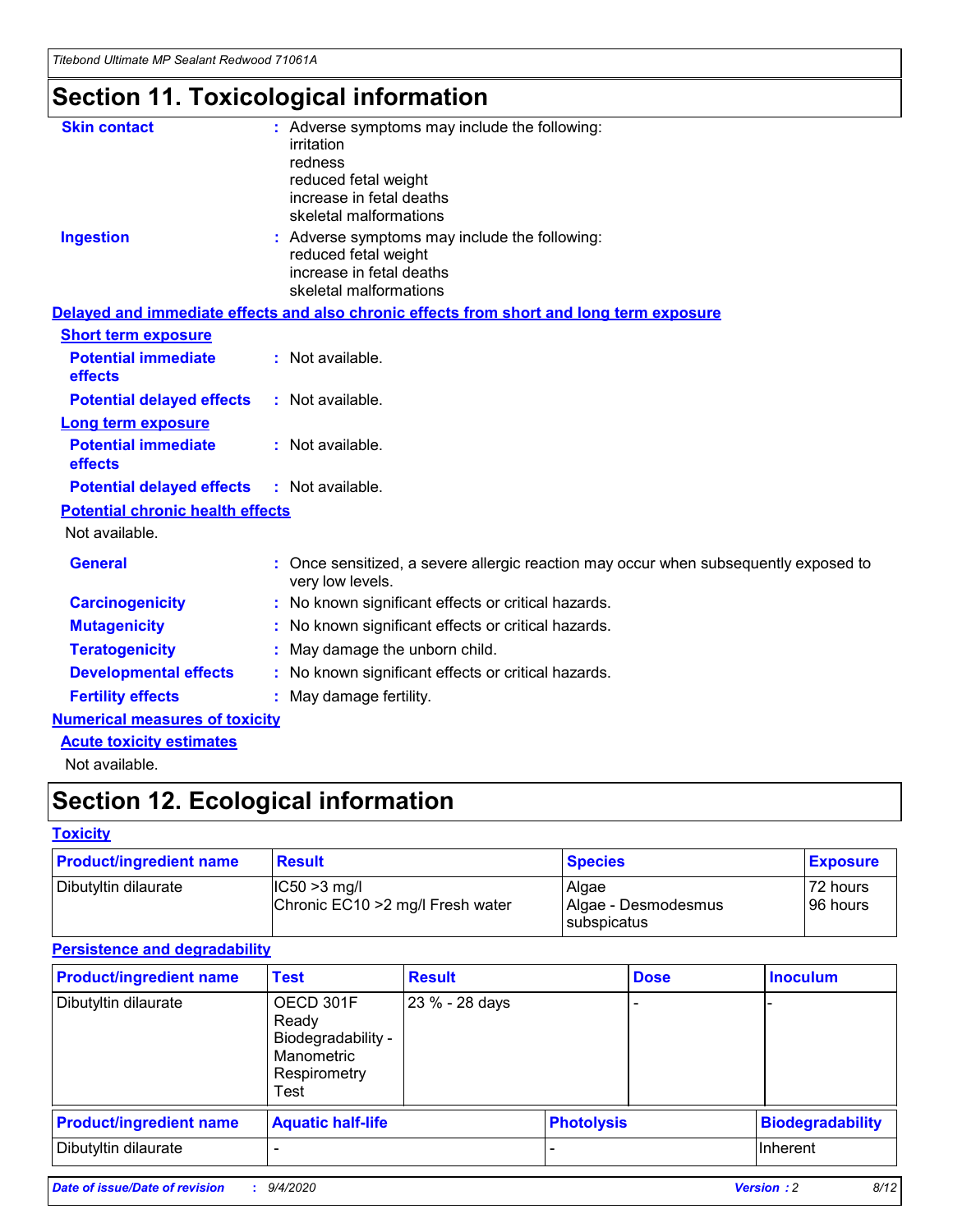## **Section 12. Ecological information**

#### **Bioaccumulative potential**

| <b>Product/ingredient name</b> | <b>LogP</b> <sub>ow</sub> | <b>BCF</b> | <b>Potential</b> |
|--------------------------------|---------------------------|------------|------------------|
| 3-aminopropyltriethoxysilane   | 4.44                      | 3.4        | low              |
| Dibutyltin dilaurate           |                           | 2.91       | low              |

#### **Mobility in soil**

| <b>Soil/water partition</b>    | : Not available. |
|--------------------------------|------------------|
| coefficient (K <sub>oc</sub> ) |                  |

#### **Other adverse effects** : No known significant effects or critical hazards.

### **Section 13. Disposal considerations**

**Disposal methods :**

The generation of waste should be avoided or minimized wherever possible. Disposal of this product, solutions and any by-products should at all times comply with the requirements of environmental protection and waste disposal legislation and any regional local authority requirements. Dispose of surplus and non-recyclable products via a licensed waste disposal contractor. Waste should not be disposed of untreated to the sewer unless fully compliant with the requirements of all authorities with jurisdiction. Waste packaging should be recycled. Incineration or landfill should only be considered when recycling is not feasible. This material and its container must be disposed of in a safe way. Care should be taken when handling emptied containers that have not been cleaned or rinsed out. Empty containers or liners may retain some product residues. Avoid dispersal of spilled material and runoff and contact with soil, waterways, drains and sewers.

### **Section 14. Transport information**

|                                      | <b>DOT</b><br><b>Classification</b> | <b>TDG</b><br><b>Classification</b> | <b>Mexico</b><br><b>Classification</b> | <b>ADR/RID</b>           | <b>IMDG</b>              | <b>IATA</b>    |
|--------------------------------------|-------------------------------------|-------------------------------------|----------------------------------------|--------------------------|--------------------------|----------------|
| <b>UN number</b>                     | Not regulated.                      | Not regulated.                      | Not regulated.                         | Not regulated.           | Not regulated.           | Not regulated. |
| <b>UN proper</b><br>shipping name    |                                     |                                     |                                        |                          |                          |                |
| <b>Transport</b><br>hazard class(es) |                                     | $\overline{\phantom{0}}$            | $\qquad \qquad \blacksquare$           | $\overline{\phantom{0}}$ | $\overline{\phantom{0}}$ |                |
| <b>Packing group</b>                 |                                     |                                     |                                        |                          |                          |                |
| <b>Environmental</b><br>hazards      | No.                                 | No.                                 | No.                                    | No.                      | No.                      | No.            |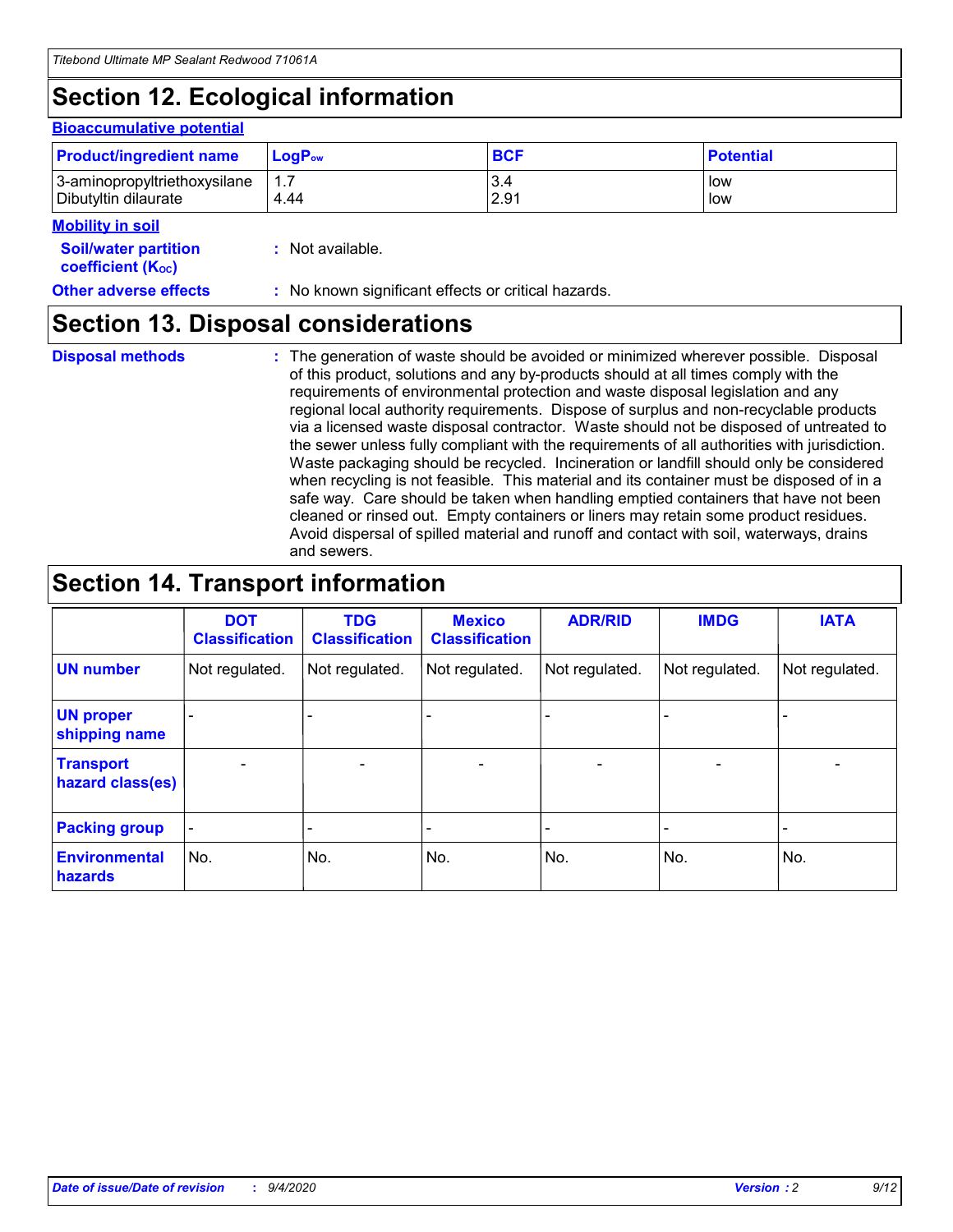### **Section 15. Regulatory information**

#### **U.S. Federal regulations**

#### **SARA 302/304**

#### **Composition/information on ingredients**

No products were found.

| SARA 304 RQ | Not applicable. |
|-------------|-----------------|
|-------------|-----------------|

#### **SARA 311/312**

#### **Classification :** EYE IRRITATION - Category 2B SKIN SENSITIZATION - Category 1 TOXIC TO REPRODUCTION - Category 1B HNOC - Product generates methanol during cure.

#### **Composition/information on ingredients**

| <b>Name</b>                  | $\frac{9}{6}$ | <b>Classification</b>                                                                                                                                                                                                                                                                                      |
|------------------------------|---------------|------------------------------------------------------------------------------------------------------------------------------------------------------------------------------------------------------------------------------------------------------------------------------------------------------------|
| 3-aminopropyltriethoxysilane | $\leq$ 3      | <b>FLAMMABLE LIQUIDS - Category 4</b><br><b>ACUTE TOXICITY (oral) - Category 4</b><br><b>SKIN IRRITATION - Category 2</b><br>EYE IRRITATION - Category 2A                                                                                                                                                  |
| Dibutyltin dilaurate         | ≤0.3          | <b>ACUTE TOXICITY (oral) - Category 3</b><br>SKIN CORROSION - Category 1C<br>SERIOUS EYE DAMAGE - Category 1<br>SKIN SENSITIZATION - Category 1<br><b>GERM CELL MUTAGENICITY - Category 2</b><br>TOXIC TO REPRODUCTION - Category 1B<br>SPECIFIC TARGET ORGAN TOXICITY (REPEATED<br>EXPOSURE) - Category 1 |

#### **State regulations**

**Massachusetts :**

: None of the components are listed.

**New York :** None of the components are listed. **New Jersey :** None of the components are listed.

**Pennsylvania :** None of the components are listed.

#### **California Prop. 65**

WARNING: This product can expose you to methanol, which is known to the State of California to cause birth defects or other reproductive harm. For more information go to www.P65Warnings.ca.gov.

| Ingredient name | No significant risk<br>level | <b>Maximum</b><br>acceptable dosage<br><b>level</b> |
|-----------------|------------------------------|-----------------------------------------------------|
| l methanol      |                              | Yes.                                                |

#### **International regulations**

**Chemical Weapon Convention List Schedules I, II & III Chemicals** Not listed.

#### **Montreal Protocol**

Not listed.

**Stockholm Convention on Persistent Organic Pollutants**

Not listed.

#### **UNECE Aarhus Protocol on POPs and Heavy Metals** Not listed.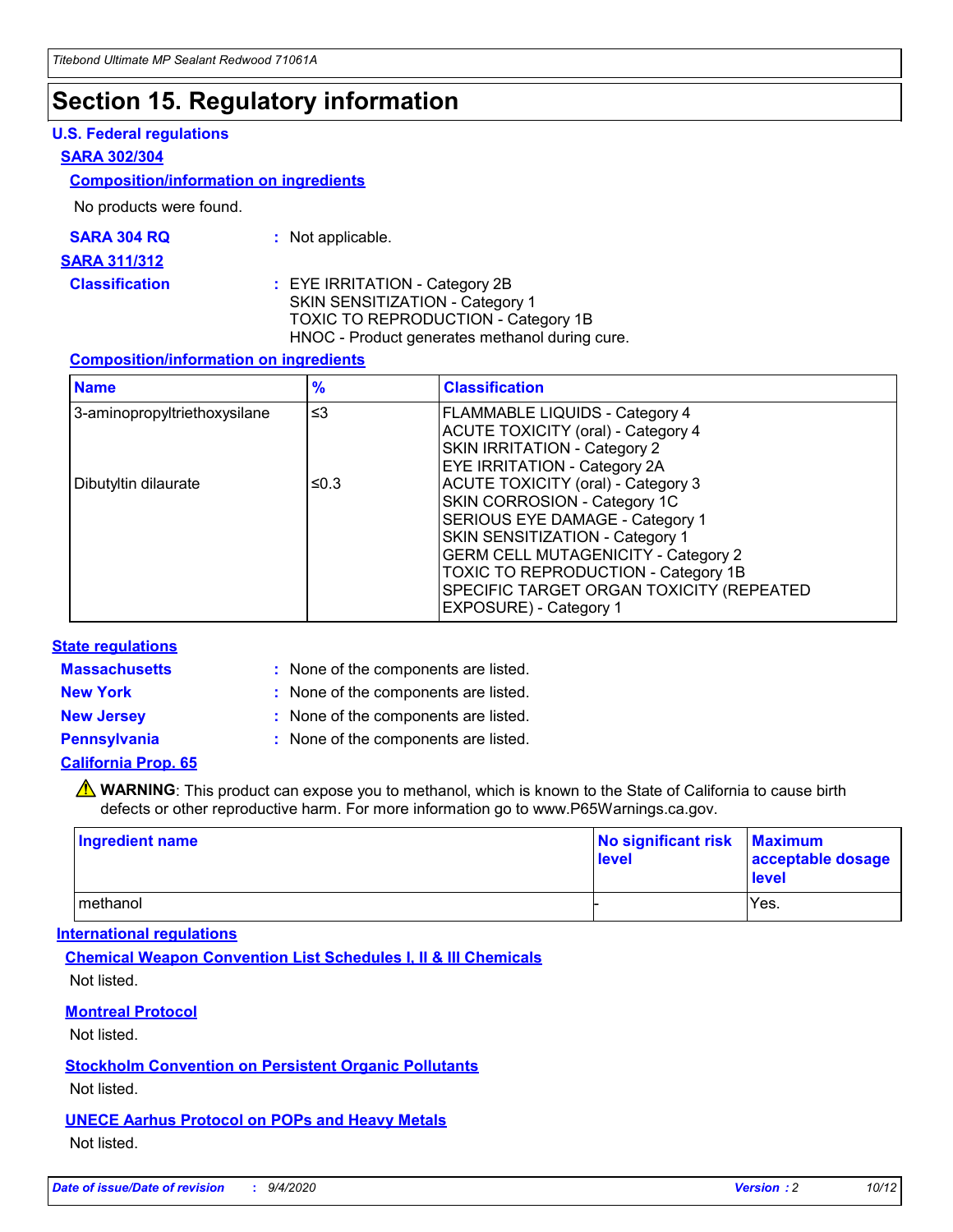### **Section 15. Regulatory information**

#### **Inventory list**

- 
- **China :** Not determined.

**United States TSCA 8(b) inventory**

**:** All components are active or exempted.

### **Section 16. Other information**





**Caution: HMIS® ratings are based on a 0-4 rating scale, with 0 representing minimal hazards or risks, and 4 representing significant hazards or risks. Although HMIS® ratings and the associated label are not required on SDSs or products leaving a facility under 29 CFR 1910.1200, the preparer may choose to provide them. HMIS® ratings are to be used with a fully implemented HMIS® program. HMIS® is a registered trademark and service mark of the American Coatings Association, Inc.**

**The customer is responsible for determining the PPE code for this material. For more information on HMIS® Personal Protective Equipment (PPE) codes, consult the HMIS® Implementation Manual.**

**National Fire Protection Association (U.S.A.)**



**Reprinted with permission from NFPA 704-2001, Identification of the Hazards of Materials for Emergency Response Copyright ©1997, National Fire Protection Association, Quincy, MA 02269. This reprinted material is not the complete and official position of the National Fire Protection Association, on the referenced subject which is represented only by the standard in its entirety.**

**Copyright ©2001, National Fire Protection Association, Quincy, MA 02269. This warning system is intended to be interpreted and applied only by properly trained individuals to identify fire, health and reactivity hazards of chemicals. The user is referred to certain limited number of chemicals with recommended classifications in NFPA 49 and NFPA 325, which would be used as a guideline only. Whether the chemicals are classified by NFPA or not, anyone using the 704 systems to classify chemicals does so at their own risk.**

#### **Procedure used to derive the classification**

| <b>Classification</b>                                                                                                | <b>Justification</b>                                  |
|----------------------------------------------------------------------------------------------------------------------|-------------------------------------------------------|
| <b>EYE IRRITATION - Category 2B</b><br><b>SKIN SENSITIZATION - Category 1</b><br>TOXIC TO REPRODUCTION - Category 1B | Expert judgment<br>Expert judgment<br>Expert judgment |
| <b>History</b>                                                                                                       |                                                       |

| .                                 |              |
|-----------------------------------|--------------|
| <b>Date of printing</b>           | : 4/22/2022  |
| Date of issue/Date of<br>revision | 9/4/2020     |
| Date of previous issue            | : 10/16/2020 |
| <b>Version</b>                    | $\cdot$ 2    |
|                                   |              |